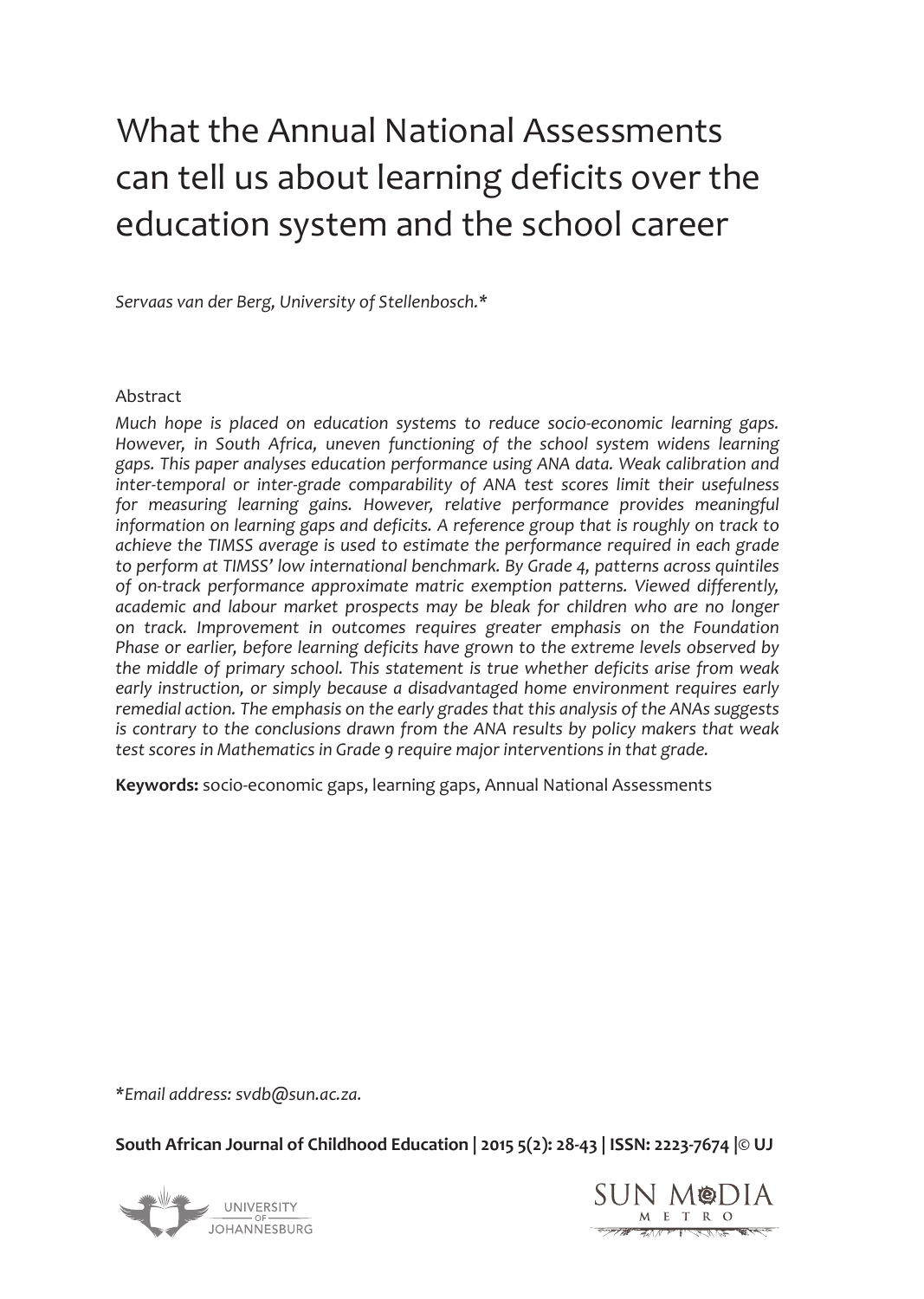## **Introduction**

It is well known that socio-economic gaps in cognitive outcomes are established, widen and become more intractable even before children enter school. Throughout the world, much hope is often placed on the school system to reduce learning gaps and develop the potential of all children irrespective of their home background. However, even in many developed countries such an expectation is often not realised, and Feinstein and Duckworth (2006:i) suggest that

[...] a failure of family and school contexts to build on the early cognitive *development of bright children from low SES groups […] may be a crucial and under-recognised difference between children from disadvantaged and advantaged backgrounds and a key reason for social immobility.* 

In South Africa, the uneven functioning of the school system further acts to widen learning gaps (Spaull & Kotzé 2015).

The Annual National Assessments (ANAs), introduced nationally from 2011 (although full data were only captured from 2012), offers the possibility to assess student performance across the grades tested. Problems related to the calibration and inter-temporal and inter-grade comparability of ANA test scores limit their usefulness for measuring learning gains. However, relative performance in these tests provides meaningful information on the evolution of learning gaps between children. In this paper, ANA data are used to analyse learning gaps between learners in poor schools and those in less poor schools, and between learners in different parts of the school system. ANA data should make it possible to track the performance of a substantial number of learners in the primary grades between 2012 and 2014 (that is, in three assessments), though for practical reasons this tracking could only be done for two assessments (2012 and 2013) in this paper. Using the fact that different cohorts of children can be tracked (for example, the progression between any two adjacent grades can be analysed for different cohorts), the analysis can be extended and is less sensitive to weak assessment instruments that may have been used in a particular year.

The results of the analysis of performance across grades show a clear learning gap between children from advantaged and non-advantaged backgrounds that is already exceedingly wide by Grade 4. By this grade, the pattern of performance across different parts of the school system appears quite similar to that for university exemptions in Grade 12, intimating that potential access to university, with all the advantages that such access confers in the labour market, is already largely predetermined by Grade 4. This learning gap has immense implications for where the learning effort should be focused: dealing with poor performance in Mathematics in Grade 9, as policy interventions informed by ANA currently attempt to do, is taking the wrong message from ANA.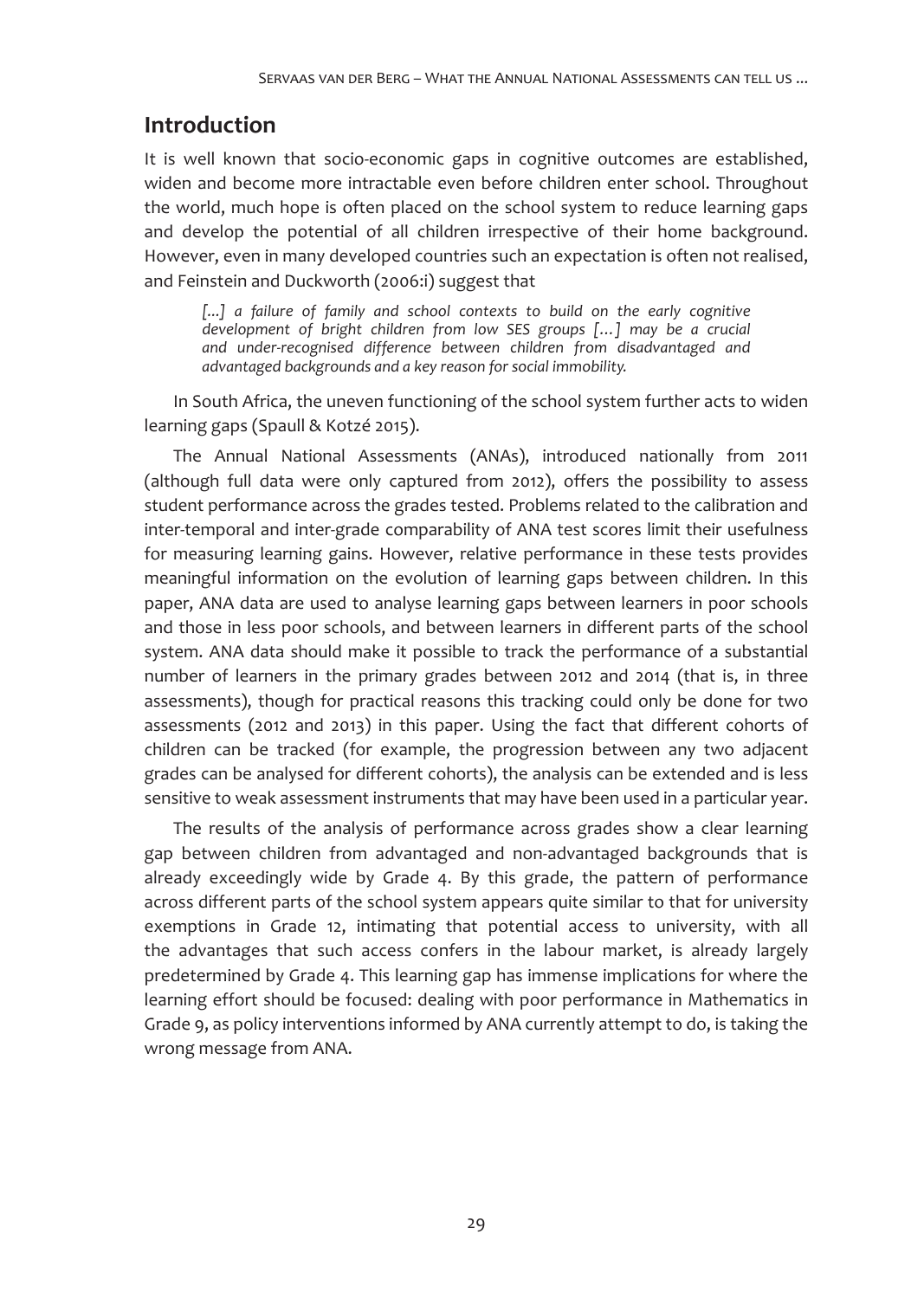# **Background: What we know about learning deficits in South Africa**

The past decade and more has seen a rapid expansion of our knowledge of learning performance in South African schools. Thorough analyses of international evaluation data from the Southern and Eastern Africa Consortium for Monitoring Educational Quality (SACMEQ); the Trends in International Mathematics and Science Study (TIMSS); and the Progress in International Reading Literacy Study (PIRLS and prePIRLS) have contributed greatly to this knowledge expansion. So too have systemic evaluations that have been undertaken from time to time, as well as some major school-based evaluations, in particular the National School Effectiveness Study (Taylor, Van der Berg & Mabogoane 2013). Analyses at a system level of the existing evidence had already given a stark indication of the deficits of our school system a decade ago (Taylor, Muller & Vinjevold 2003), while microevidence has started to build around classroom practices in which low levels of curriculum coverage, slow microand macropacing, and low levels of cognitive demand are prominent features (see, for example, Reeves 2005). Evaluations of school interventions showed little signs of success (Schollar 2015).

The introduction of ANA was a new feature in this landscape, potentially offering the possibility of information on student performance in all the grades covered, namely grades 1 to 6 and grade 9. ANA was administered to all students in Mathematics and Reading. The main part of the ANA tests, referred to as Universal ANA, was administered by schools themselves.

There has been some controversy about the ANA tests, for differing reasons. Some educationists object to such testing on various grounds. In the abstract to an unpublished paper, Hoadley & Muller (2014:1) state that

*[t]ests and testing have come under almost universal attack recently from critical educational analysts of a sociological persuasion. The journals on educational policy teem with papers that put tests and testing in the dock for carrying managerialist ideologies, fostering unhealthy competition, and inadvertently promoting deformative pedagogies like 'teaching to the test'. The impression created by some of this work is that tests are a form of audit and control thought up by regulatory agencies that work on education from the outside, mould it in a particular way, and leave the participants – teachers, learners and their parents – worse off than they were before.* 

Hoadley and Muller (2014) then set about providing an excellent argument as to the deficiencies of such views and why such testing is potentially useful and in the interests of children and education.

Still others have serious reservations about the quality of the tests themselves, or about how well they are calibrated. Test results vary alarmingly across time. Table 1 sets out the average national performance in the ANA tests in Mathematics for 2012 to 2014 by grade. Such large fluctuations in scores reduce the usefulness of the ANA tests, as they are too large to say anything about improved learning. Examples are the fluctuations across the three years in Grade 1 (68%, 60%, 68%), or the strong rises in performance in Grade 3 (from 41% to 56%) and Grade 6 (27% to 43%) in only two years.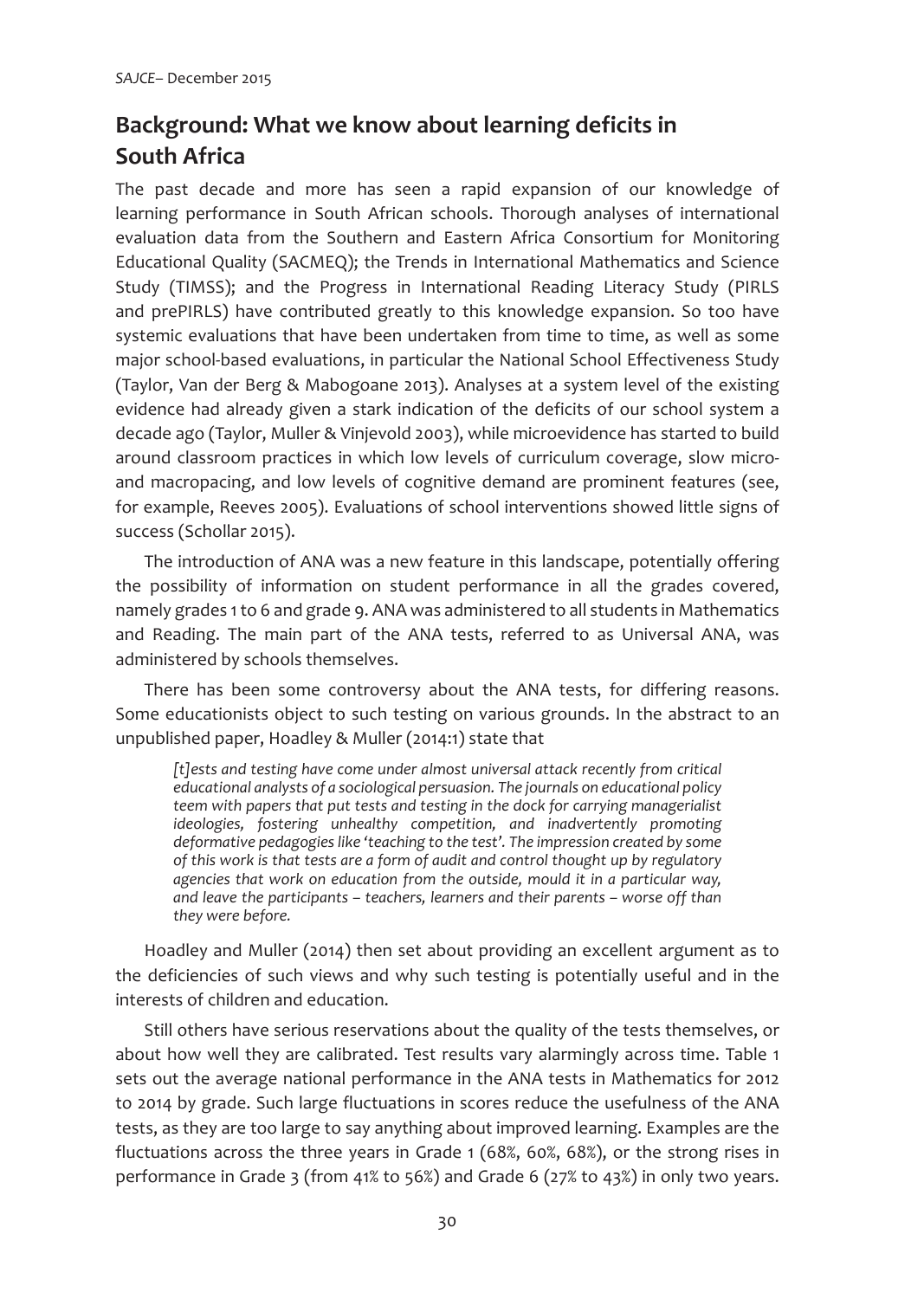Further analysis of the results by the national Department of Basic Education (DBE) (RSA DBE 2014:9; not shown in this table) shows that the proportion of learners achieving 50% or more in Grade 3 ANA mathematics tests jumped from 36% in 2012 to 59% the next year and 65% in 2014; in Grade 6 the jump was from 11% to 27% and then to 35%. Such increases simply cannot credibly be regarded as improvements in performance and speak to a lower test standard being introduced in later years. The DBE has at least acknowledged this problem, euphemistically stating that "the results may not be perfectly comparable across years as the difficulty and composition of the tests may not be identical from year to year" (ibid:36). More importantly, the DBE has also initiated some work on developing anchor items, to be used in improving the calibration of test difficulty over years:

*In 2014, after completion of the ANA tests, sets of anchor items were administered to a small sample of learners in each province. In Grades 6 and 9, in 10 schools per province, items were administered to 25 sampled learners after they wrote the regular ANA test. These confidential tests and items will be used to provide valid comparisons across years. The findings of this pilot study will be considered when developing systemic assessment instruments.*

RSA DBE 2014:36

Clearly it will take some time before these measures will lead to substantial strengthening of comparability, but at least there is gradual improvement being made to the system.

|         | 2012 | 2013 | 2014 |
|---------|------|------|------|
| Grade 1 | 68   | 60   | 68   |
| Grade 2 | 57   | 59   | 62   |
| Grade 3 | 41   | 53   | 56   |
| Grade 4 | 37   | 37   | 37   |
| Grade 5 | 30   | 33   | 37   |
| Grade 6 | 27   | 39   | 43   |
| Grade 9 | 13   | 14   | 11   |

**Table 1: Average mathematics scores in ANA, 2012-2014 (Source: Own calculations from ANA data)**

The problems of calibration of the ANA tests apply not only across years, but also across grades. Whereas good technical work using anchor items and Item Response Theory can in principle be used to fix calibration across years, no similar technique applies for setting tests to be of equal difficulty relative to curriculum standards across different grades. Again, Table 1 provides some information about the type of problems concerned: the drop in performance in Mathematics between Grades 3 and 4 – from 56% to 37% in 2014 – probably says little about how learners are keeping pace with curriculum standards over the different grades. The same probably applies to the rise in the average to 43% in Grade 6 and then the sharp fall to 11% in Grade 9. It is this last figure that led the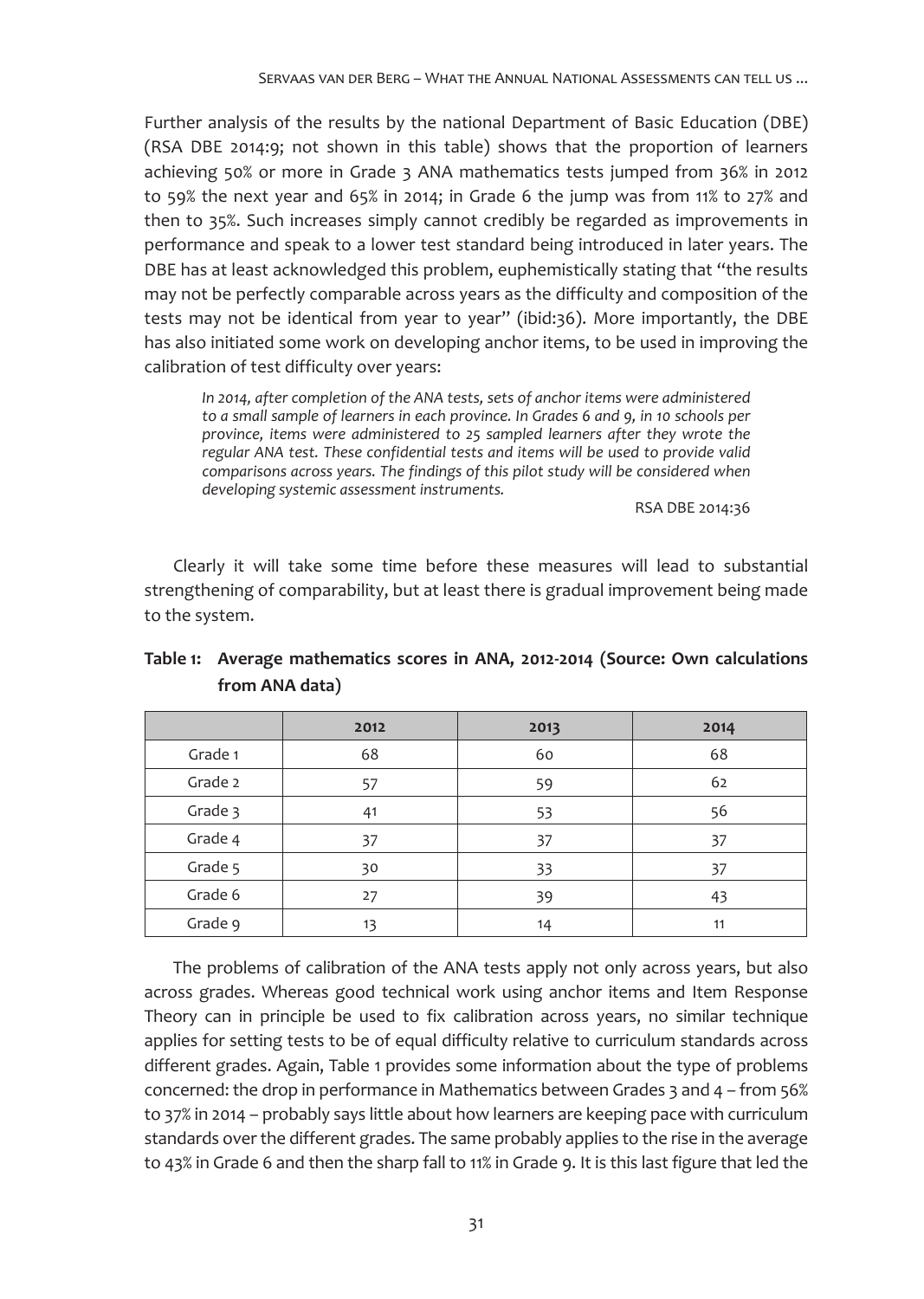Minister and the DBE to institute some drastic measures to deal with what is regarded as the weak quality of teaching Mathematics in Grade 9; however, it is far more likely that the problems in Grade 9 simply reflect what has happened earlier in the system.

Some fear that ANA results may be manipulated, because in some provinces they have been used, or at least are perceived to be used, for accountability purposes. According to Figlio (2003:16), in the American context,

[a]ccountability systems, no matter how well designed, will have many incentives *embedded within them for schools to 'game the system'. The successful design of accountability systems hinges on the identification and closure of as many of these loopholes as possible. However, the likelihood that schools will find other mechanisms through which they can inflate their observed test performance for the purposes of accountability suggests that all aggregate test scores should*  be taken with a grain of salt, and not viewed as perfect indicators of school *productivity. Other indicators of school productivity, such as gain scores, that are harder to 'game' may provide fewer incentives for schools to influence test scores through methods other than bona fide school improvement.*

Evidence gathered within the DBE indicates that manipulation may be worryingly high, yet it is not yet widespread enough to discredit the marks generally. However, this problem may grow if ANA testing is perceived to be about holding schools and teachers accountable, rather than using them for diagnostic purposes.

One way of determining how pervasive cheating is in the ANAs is to compare ANA with the Systemic Evaluations in the Western Cape, which are externally administered and moderated in Grades 3, 6 and 9. It was possible to match a substantial number of students in these two tests in Grades 3 and 6, and Table 2 shows very high correlations in marks between the two tests for Reading (correlation coefficient of 0.74 for Grade 6 and 0.75 for Grade 8) and exceedingly high correlations for Mathematics (correlations 0.87 and 0.91). These high correlations do indicate that the ANAs, at least in these two grades, are measuring the same underlying trait as the Systemic Evaluation. It would also seem that there cannot be much manipulation of marks and that students are taking both tests seriously, otherwise such high correlations would have been impossible. If the externally administered Systemic Evaluations are more often used in the Western Cape for accountability purposes, it is of course possible that this province may experience less manipulation of ANA tests than some others.

| Table 2: Correlations between ANA test scores and Western Cape Systemic Evaluation |
|------------------------------------------------------------------------------------|
| scores in mathematics and reading in Grades 6 and 9, 2012 (Source: Own             |
| calculations from ANA and Western Cape Systemic Evaluation data)                   |

|                             | <b>ANA</b><br><b>Mathematics</b> | <b>ANA</b><br><b>Reading</b> | <b>Systemic</b><br><b>Mathematics</b> | Systemic<br>Reading |  |  |  |  |
|-----------------------------|----------------------------------|------------------------------|---------------------------------------|---------------------|--|--|--|--|
| GRADE 6: (n=54 223)         |                                  |                              |                                       |                     |  |  |  |  |
| <b>ANA Mathematics</b>      |                                  |                              |                                       |                     |  |  |  |  |
| <b>ANA Reading</b>          | 0.70                             |                              |                                       |                     |  |  |  |  |
| <b>Systemic Mathematics</b> | 0.87                             | 0.72                         |                                       |                     |  |  |  |  |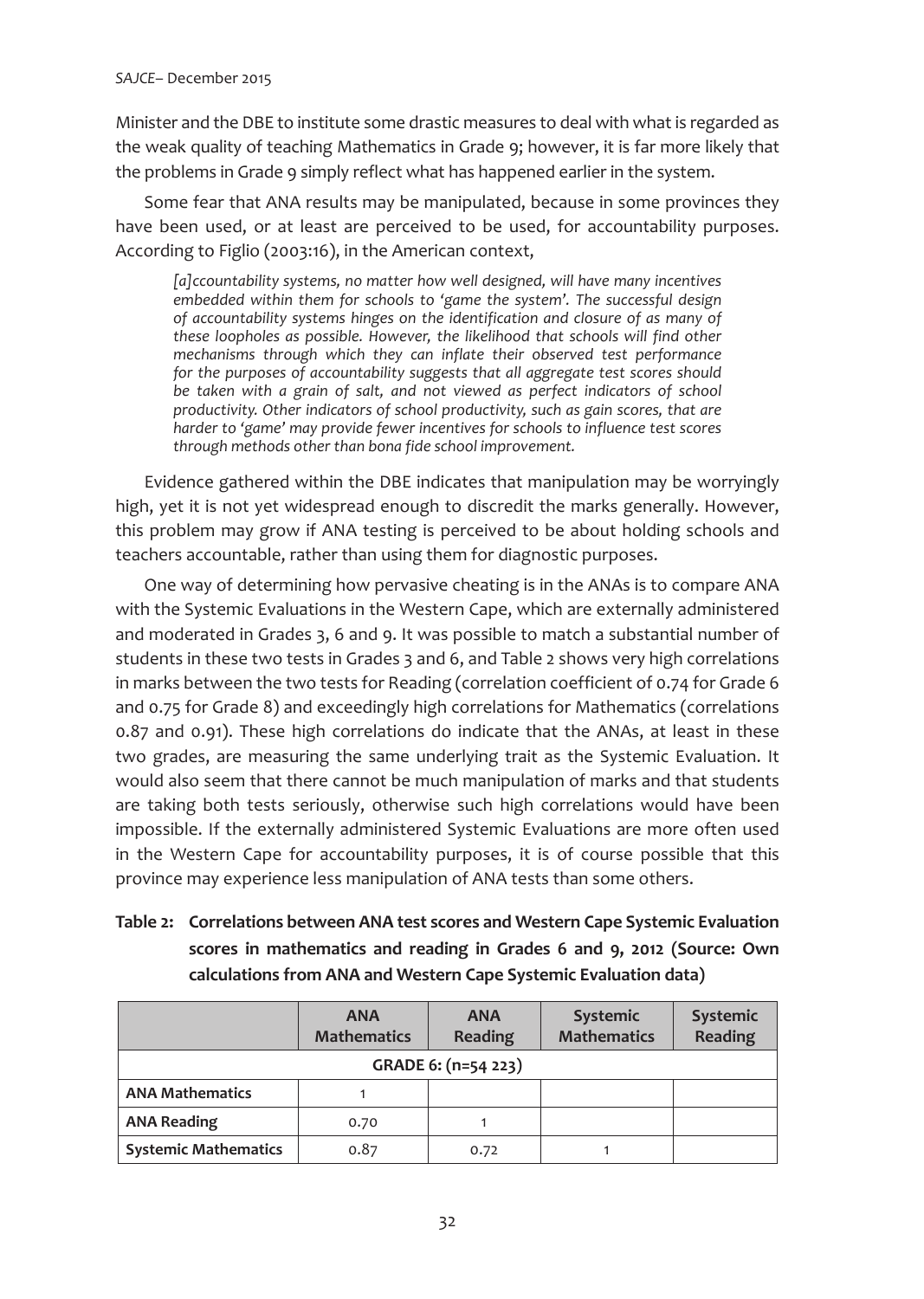|                             | <b>ANA</b><br><b>Mathematics</b> | <b>ANA</b><br><b>Reading</b> | <b>Systemic</b><br><b>Mathematics</b> | Systemic<br><b>Reading</b> |  |  |  |  |
|-----------------------------|----------------------------------|------------------------------|---------------------------------------|----------------------------|--|--|--|--|
| GRADE 6: (n=54 223)         |                                  |                              |                                       |                            |  |  |  |  |
| <b>Systemic Reading</b>     | 0.69                             | 0.74                         | 0.75                                  |                            |  |  |  |  |
| GRADE 9: (n=43 407)         |                                  |                              |                                       |                            |  |  |  |  |
| <b>ANA Mathematics</b>      |                                  |                              |                                       |                            |  |  |  |  |
| <b>ANA Reading</b>          | 0.61                             |                              |                                       |                            |  |  |  |  |
| <b>Systemic Mathematics</b> | 0.91                             | 0.64                         | 1                                     |                            |  |  |  |  |
| <b>Systemic Reading</b>     | 0.67                             | 0.75                         | 0.72                                  |                            |  |  |  |  |

The correlations between the Mathematics and Reading scores of learners in Grades 3 and 6 in the Systemic Evaluation (0.75 and 0.72) are somewhat lower in ANA (at 0.70 and 0.61). Table 3 provides a similar perspective, but this time for all the ANA data that could be matched. Again, at a national level, and except for Grade 9, cross-subject correlations range between 0.66 and 0.74 in 2012, and 0.65 and 0.71 in 2013. The lower correlations at Grade 9 level may be the result of children's aptitudes for or specialisation in particular subjects becoming more pronounced in higher grades, thus reducing inter-subject correlations. On the other hand, it may also be that the very low marks in Mathematics may lead to a situation where Grade 9 Maths marks in ANA contain little signal and much noise. If the latter were the case, however, one would have expected a far lower correlation between the ANA and Systemic marks in Grade 9 Mathematics than is reflected in Table 2.

**Table 3: Correlations in ANA Mathematics and Reading, 2012 and 2013 (Source: Own calculations from ANA data)**

| <b>Correlations between:</b>              |                         | 2012 cohort |                     | 2013 cohort |                     |
|-------------------------------------------|-------------------------|-------------|---------------------|-------------|---------------------|
|                                           |                         | <b>SA</b>   | <b>Western Cape</b> | <b>SA</b>   | <b>Western Cape</b> |
| Gr <sub>1</sub> Maths                     | Gr 1 Reading            | 0.67        | 0.72                | 0.71        | 0.73                |
| Gr 2 Maths                                | Gr 2 Reading            | 0.66        | 0.70                | 0.71        | 0.75                |
| Gr <sub>3</sub> <i>Maths</i>              | Gr 3 Reading            | 0.70        | 0.73                | 0.71        | 0.77                |
| Gr 4 Maths                                | Gr 4 Reading            | 0.74        | 0.76                | 0.68        | 0.75                |
| Gr 5 Maths                                | Gr <sub>5</sub> Reading | 0.74        | 0.74                | 0.68        | 0.74                |
| Gr 6 Maths                                | Gr 6 Reading            | 0.70        | 0.72                | 0.65        | 0.73                |
| Gr 9 Maths                                | Gr 9 Reading            | 0.62        | 0.62                | 0.57        | 0.66                |
| 2012 cohort tracked to next grade in 2013 |                         |             |                     |             |                     |
|                                           |                         |             | <b>SA</b>           |             | <b>Western Cape</b> |
| Gr <sub>1</sub> Maths                     | Gr 2 Maths              | 0.40        |                     | 0.40        |                     |
| Gr 1 Reading                              | Gr 2 Reading            | 0.26        |                     | 0.27        |                     |
| Gr 3 Maths                                | Gr 4 Maths              | 0.54        |                     |             | 0.72                |
| Gr 3 Reading                              | Gr 4 Reading            | 0.56        |                     | 0.70        |                     |

We return to the bottom panel of Table 3 later in the paper.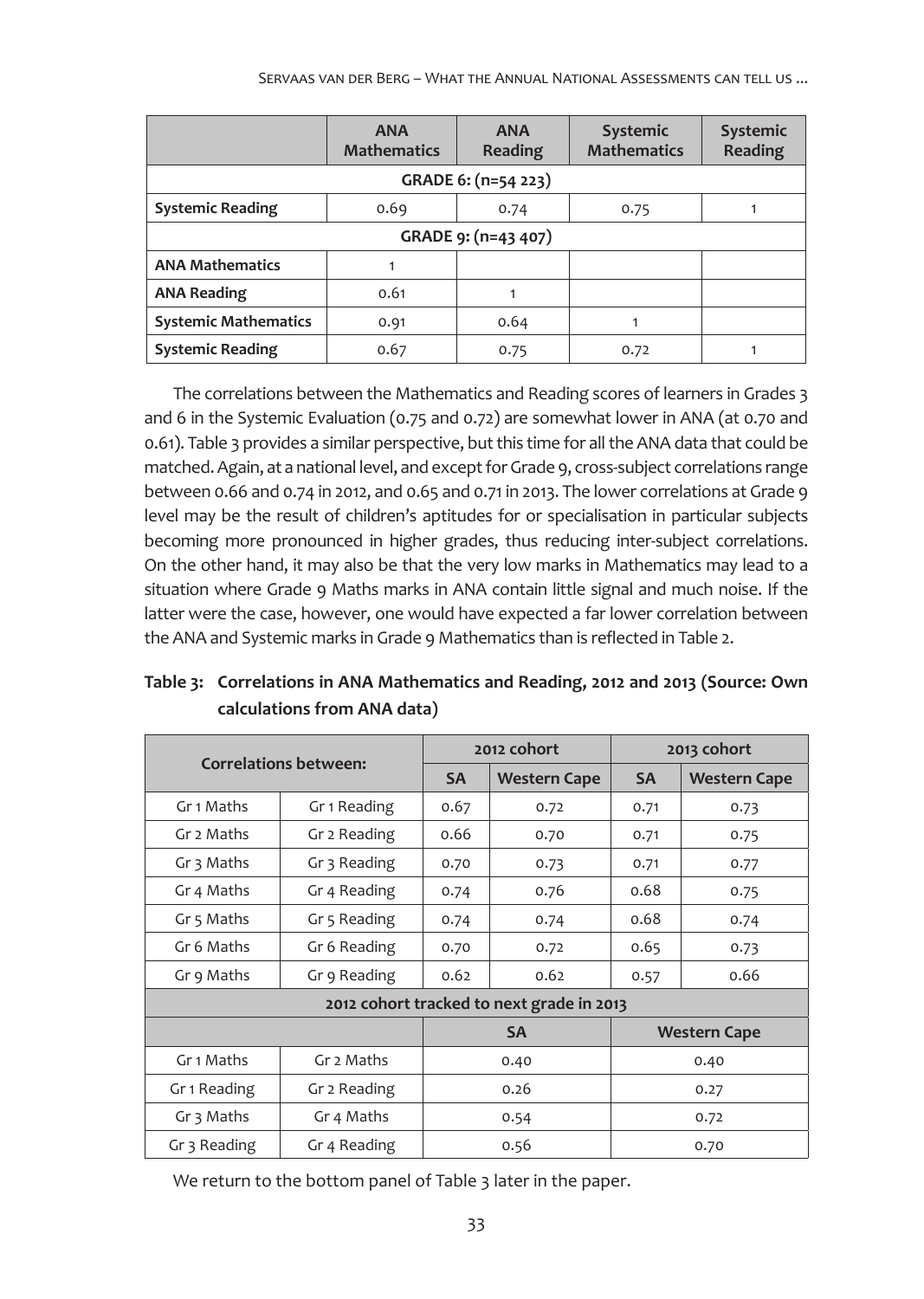# **Methodology**

If the ANA tests are poorly calibrated across grades, it makes it difficult to use them directly to compare performance in different grades. Yet then it should still be possible to use the ANA results to analyse the performance of students relative to others. Relative performance in these tests provides meaningful information on the level and potentially also the evolution over grades of learning gaps between children.

A first look at relative performance is found in Table 4. It shows the distribution across quintiles of the top 20% of performers in each grade. A slightly lower proportion than 20% of the entering cohort eventually obtain university exemption (now formally referred to as Bachelor's passes) in the matric examination; that distribution is also shown in the table, as is the distribution of the population of students that participated in the ANA tests in Grade 1 and 9.<sup>1</sup> The population share of the top two quintiles (Quintiles 4 and 5) is around 30%, yet their share of the university exemptions achieved is 51%, showing how skewed the distribution of learning outcomes is across the socioeconomic spectrum. In contrast, Quintile 1 schools contain a quarter of students, yet achieve only 13% of university exemptions.

|                          | Quintile<br>1 | Quintile<br>$\overline{2}$ | Quintile<br>3 | Quintile<br>4 | Quintile<br>5 | Quintiles<br>$4 + 5$ |
|--------------------------|---------------|----------------------------|---------------|---------------|---------------|----------------------|
|                          |               | Share of top 20% in:       |               |               |               |                      |
| Grade 1                  | 20%           | 17%                        | 24%           | 18%           | 22%           | 40%                  |
| Grade 2                  | 19%           | 15%                        | 23%           | 18%           | 25%           | 43%                  |
| Grade 3                  | 18%           | 15%                        | 22%           | 18%           | 27%           | 45%                  |
| Grade 4                  | 16%           | 12%                        | 20%           | 19%           | 32%           | 51%                  |
| Grade 5                  | 16%           | 13%                        | 19%           | 18%           | 34%           | 52%                  |
| Grade 6                  | 20%           | 16%                        | 20%           | 16%           | 29%           | 45%                  |
| Grade 9                  | 18%           | 14%                        | 19%           | 15%           | 34%           | 49%                  |
| Gr 12 exemptions         | 13%           | 17%                        | 19%           | 16%           | 35%           | 51%                  |
| <b>Population share:</b> |               |                            |               |               |               |                      |
| Grade 1                  | 25%           | 20%                        | 25%           | 16%           | 13%           | 29%                  |
| Grade 9                  | 25%           | 20%                        | 25%           | 16%           | 15%           | 31%                  |

**Table 4: Share of learners from different quintiles in top 20% of learner performance in each grade, ANA 2012 (Source: Own calculations from ANA data)**

1 Quintiles are usually equal-sized groups, each one-fifth of the population. However, the school 'quintiles' are not really quintiles, as they vary in size, with Quintile 5 containing the fewest learners. In resource allocation (the *Norms and Standards* [RSA DBE 2015]), poorer schools are favoured, thus schools clamour to be classified in lower quintiles. Despite this, and some misclassification of schools due to weak information, the quintile groupings are still useful, as they broadly reflect socio-economic status and are well correlated with student SES and learning outcomes, as will become apparent to some degree in this paper.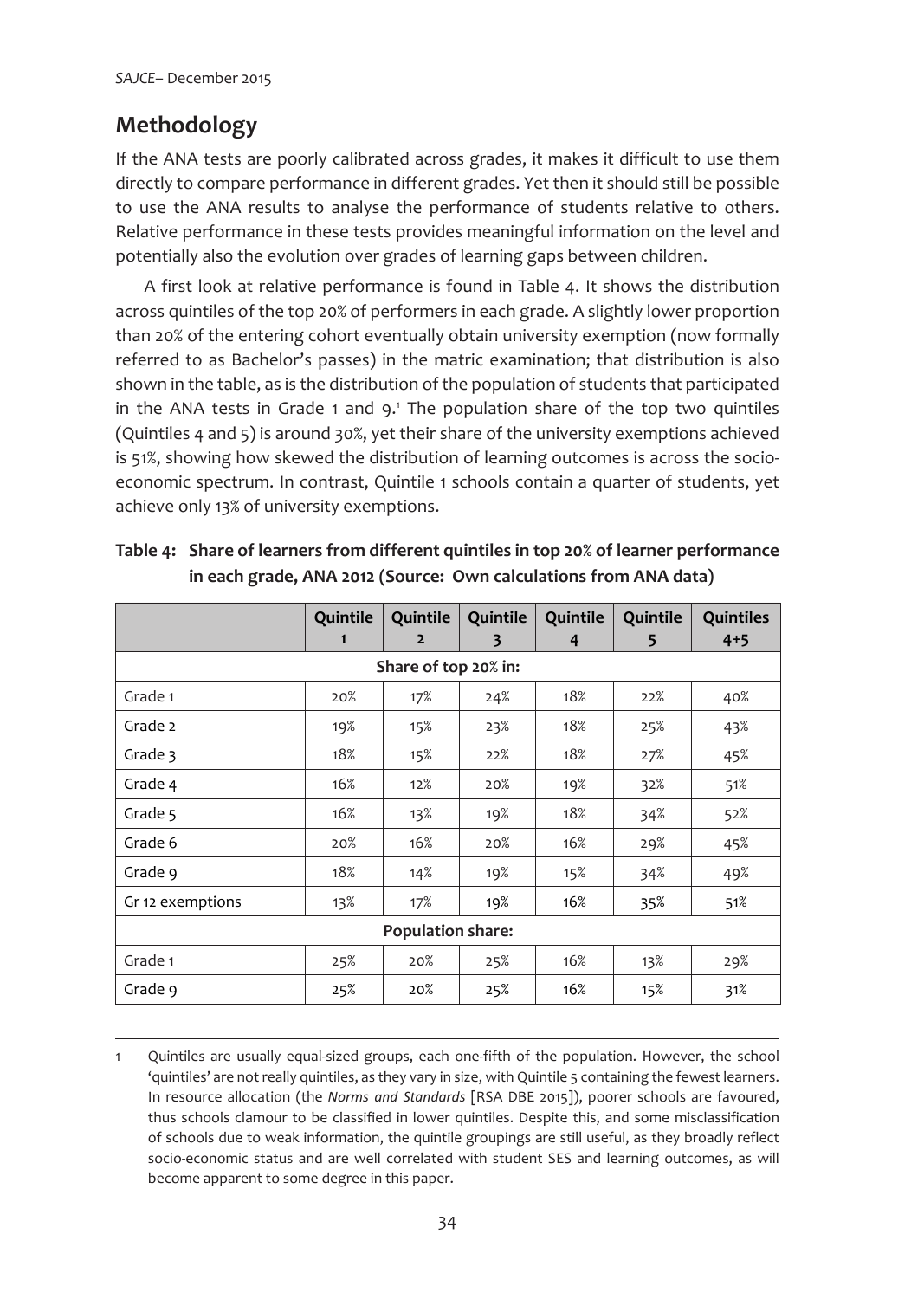It is instructive to investigate how the shares of quintiles vary across the grades. Table 4 presents one perspective, but a fuller picture is presented in the three panels of Figure 1. Figure 1a shows the distribution across the percentiles of student performance in Grade 1, Figure 1b the distribution in Grade 3, and Figure 1c the distribution in Grade 6. It is already apparent in Grade 3 that the quintile distribution across performance percentiles appears more similar to the distribution in Grade 9 than the one in Grade 1: the bulk of the very high performers in Grade 3 and beyond are concentrated in Quintile 4 and especially Quintile 5 schools, as Table 4 also showed.







#### **Figure 1: Quintile distribution across percentiles of 2012 ANA performance in Grades 1, 3 & 9 (Source: Own calculations from ANA data)**

However, these distributions do not yet fully reflect the extent of the socioeconomic differentials in outcomes in the school system. There are also large numbers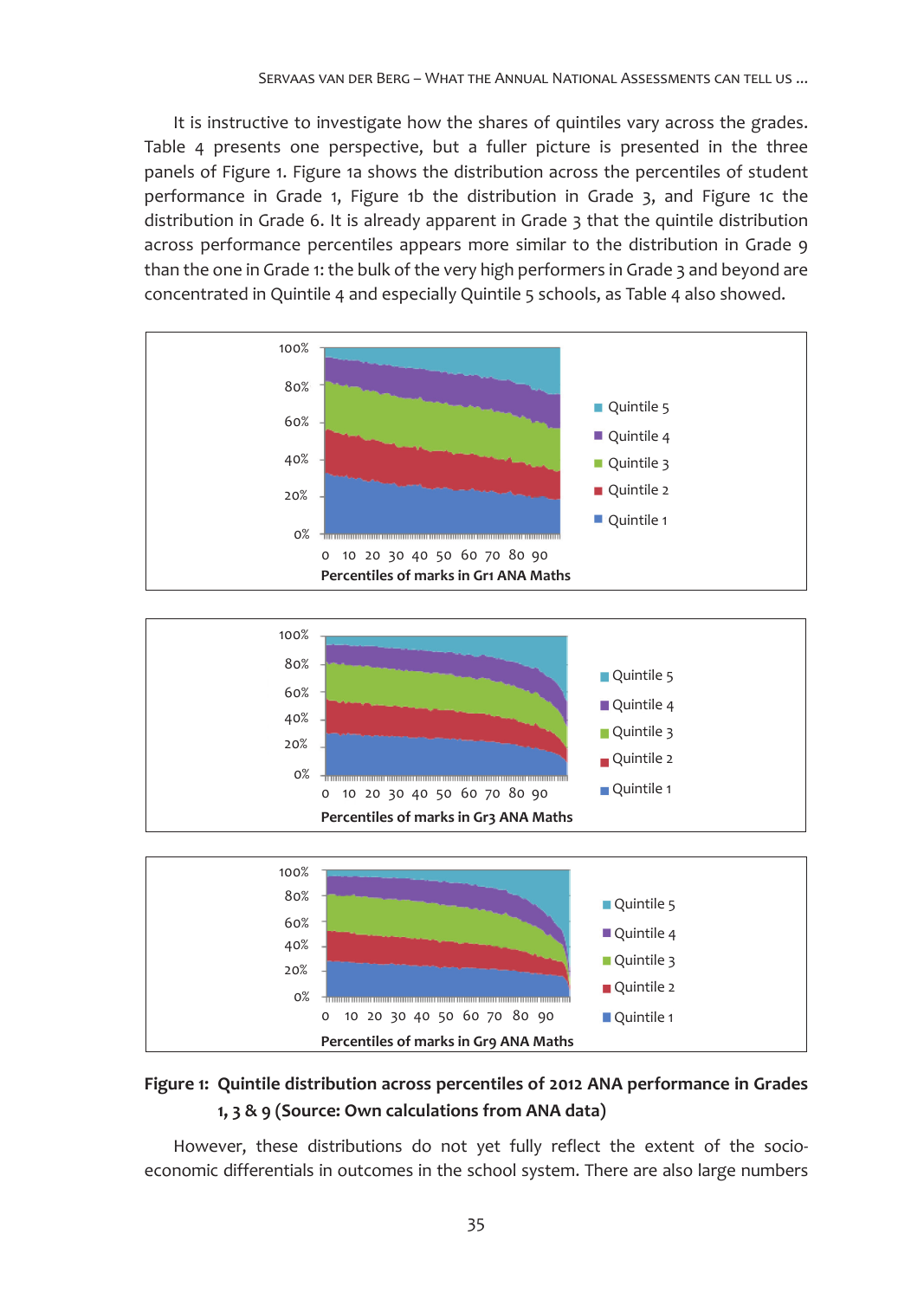of repeaters in the system, many of whom start dropping out in Grade 9 and especially Grade 10. In Grade 1, only 15% of students who wrote the ANA tests were one or more years overaged; by Grade 6 that number had risen to 41% (and 51% in Quintile 1 schools), and by Grade 9 to 54% for all quintiles (64%, 61% and 56% in the lowest three quintiles, and a surprisingly high 49% in Quintile 4 and 31% in Quintile 5). It is an indictment of the system that, despite the fact that by Grade 9 more than half the learners are overaged (largely due to repetition, rather than starting late), the levels of cognitive performance are still as weak as international tests tell. So it would be useful to measure performance in a way that also is sensitive to how many have fallen behind.

The methodology used here to deal with this matter makes use of a reference group within the South African student body that can be tracked over time to reflect how many learners in a particular grade are on track relative to that reference group in terms of both their ANA performance and not being overaged. In order to determine the reference group, results from the TIMSS Grade 9 assessment are considered.

Using as a reference group the performance of white and Indian children in the school system that are of the appropriate age for their grade, it is possible to get a broad assessment of the level of performance of all students writing the tests. Children from these two groups perform roughly at the TIMSS average in mathematics (adjusting for the fact that this test is administered in South Africa at the Grade 9 rather than the Grade 8 level, as in other testing countries).<sup>2</sup> The implication is that the reference group is at about the same performance level as countries such the United Kingdom, Denmark, Australia and New Zealand, to name a few. The low international benchmark in TIMSS is about one standard deviation below the performance of this South African reference group. Thus it is possible to use a level of one standard deviation below the performance of the reference group as an approximation of performance at the low international benchmark level, even in earlier grades. It then becomes possible to utilise the cross-section results in ANA 2012 as a reflection of learning trajectories. All learners who are not overaged and who perform at or above the low international benchmark are classified as being on track. To put this benchmark in perspective, for the Grade 8 tests, «learners at the low international benchmark […] have a basic knowledge of whole numbers, decimals, operations and basic graphs" (Reddy, Zuze, Visser et al 2015:4-5). This is thus not an onerous benchmark.

The results are instructive (Figure 2). Using the national school quintiles as a broad reflection of performance by SES group, one can see that the proportion of learners that are on track decreases sharply across the grades, especially for those in the lower quintiles (that is, attending poorer schools). By Grade 4, most learners are no longer

<sup>2</sup> South African white and Indian students in Grade 9 perform at about the international TIMSS average for Grade 8 (HSRC 2014:9; personal communication with Vijay Reddy). However, if one only considers those students in this reference group that are not overaged, their performance (based on the ANA results) is about 30% of a standard deviation higher; that is, approximately one year of schooling. This means that this demographic reference group, if taken to be only those students from these two population groups that are of appropriate age, performs roughly at the same level as the TIMSS set point.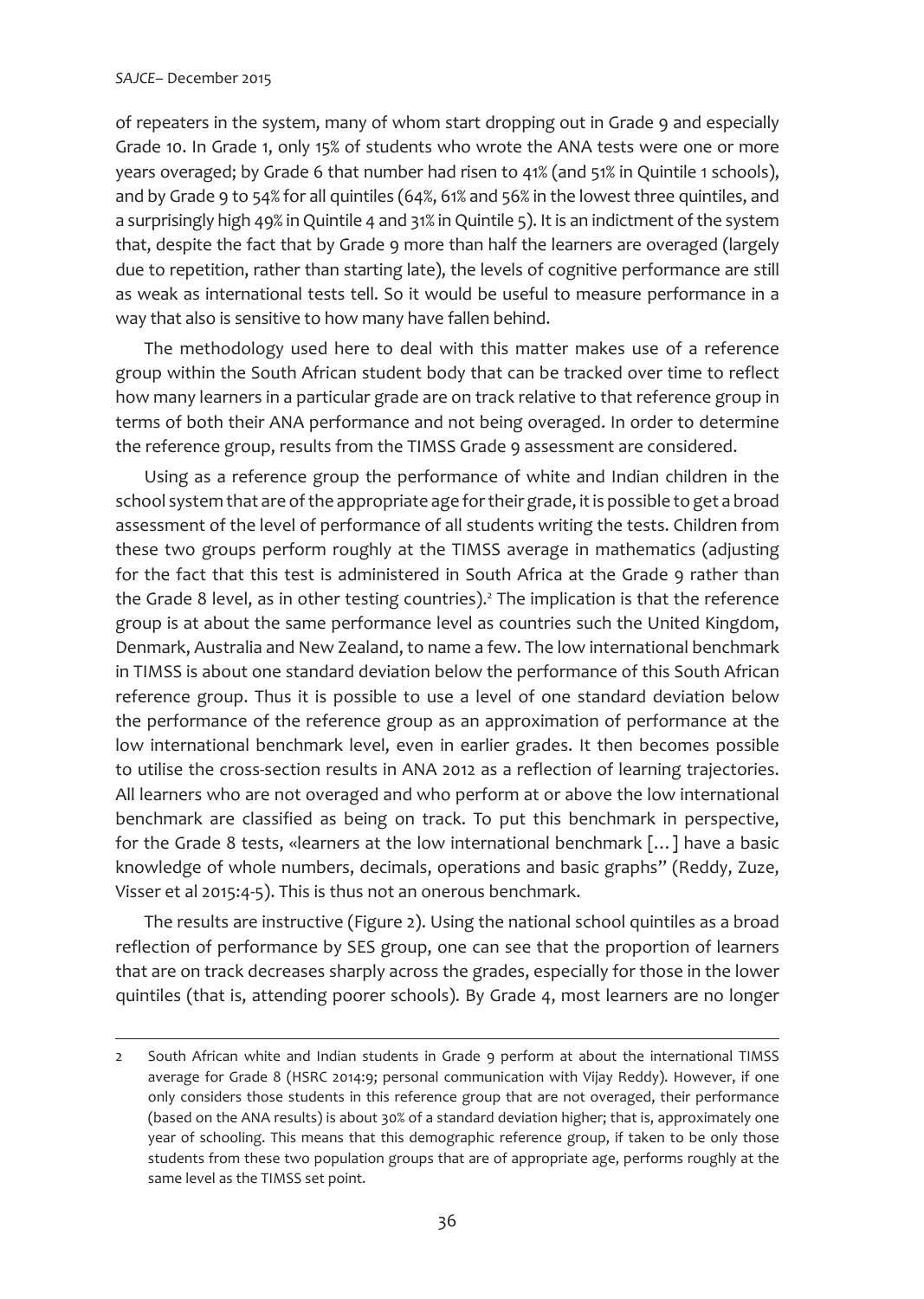on track, and the deficit grows only a little more in subsequent grades. It appears that by Grade 4, the damage has been done.



#### **Figure 2: Number of students on track in ANA 2012 by school quintile (Source: Own calculations from ANA data)**

Figure 3 shows the same results in a slightly different format, but also shows on the same scale the proportion of the cohort achieving a Bachelor's pass in matric (or university exemption, as it was earlier known) – that is, those who perform well enough to be able to enter university. By Grade 4, the pattern of performance across different parts of the school system appears quite similar to that for university exemptions in Grade 12, intimating that potential access to university, with all the advantages that such access confers in the labour market, is already largely predetermined by Grade 4. It appears that the flat learning trajectories experienced by children attending poor schools doom their chances of success in matric (at least at the Bachelor's level) and therefore also dim their prospects for university studies and success in the labour market.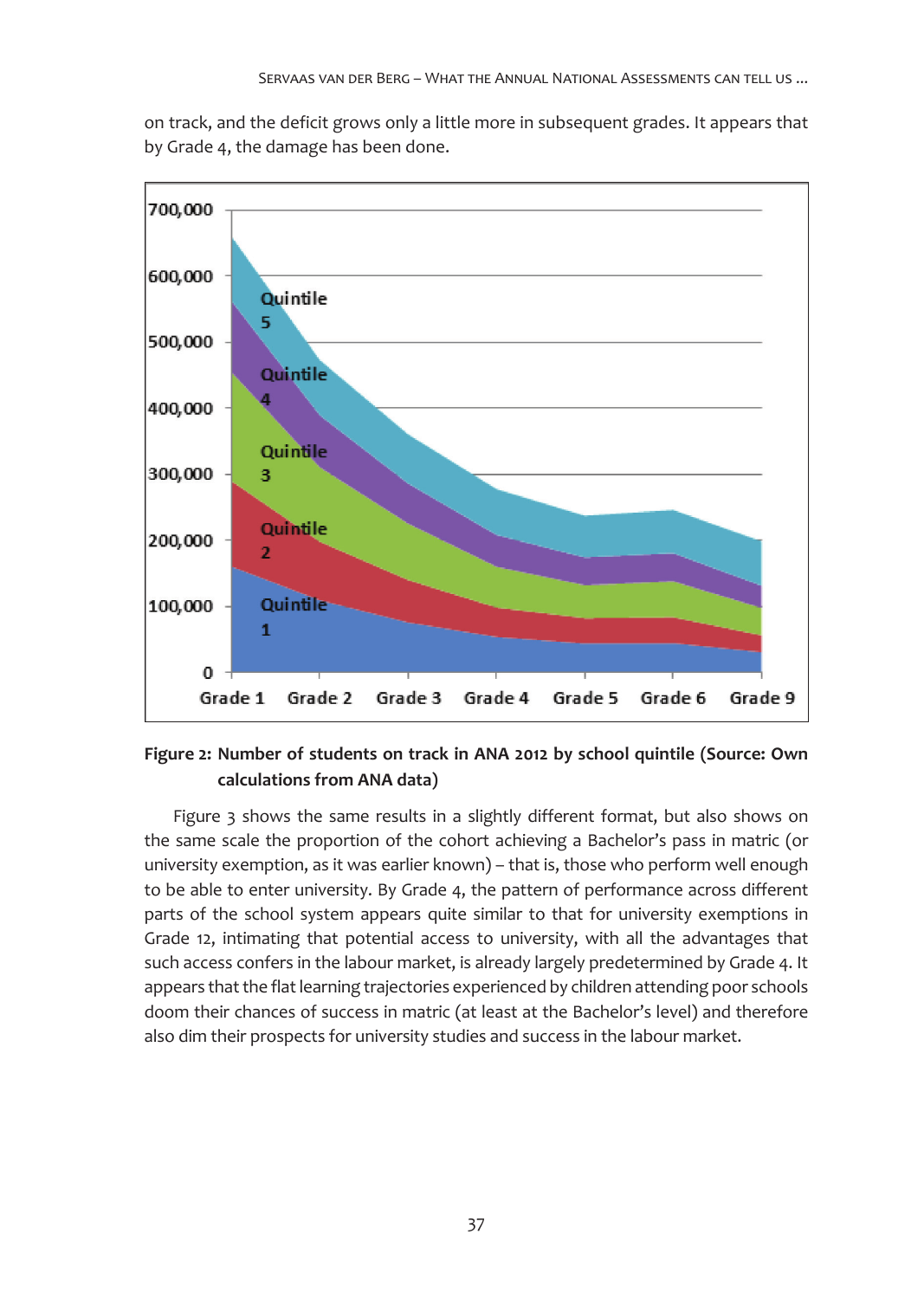

**Figure 3: Proportion of entering cohort on track in various grades in ANA 2012, and Bachelor's passes in Grade 12, by school quintile (Source: Own calculations from ANA data)**

# **Are these results consistent across years?**

Due to data limitations it has only been possible to undertake the analysis for 2012 and 2013. Yet there are interesting and important differences between the results from these two years. Figure 4 shows the proportion of the entering cohort in Grade 1 that is on track at different grades in ANA 2012 and ANA 2013. Clearly, at least, the pattern of performance across the years has become flatter, with a slower drop over the early grades (see Figure 4), and a slight evening out in Grade 5. The former is consistent with a view that the early grade deficit in Grade 1 was under-captured in 2012. What is clear, though, is that both lines in Figure 2 point to large learning deficits that have left their mark by the middle of the primary school years. And for most children, catching up to again get on track is not a realistic prospect.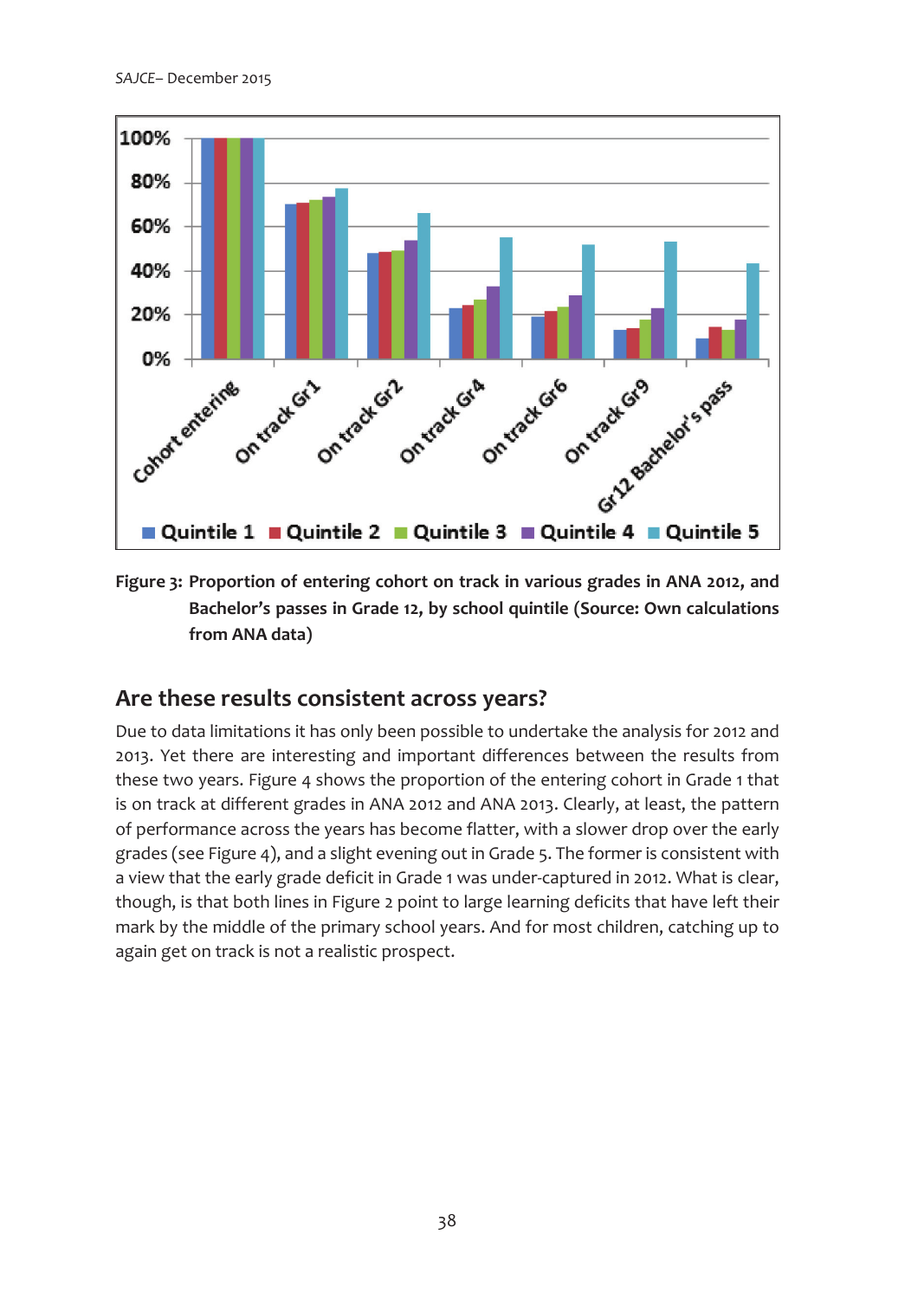

**Figure 4: Percentage of entering cohort on track in various grades in ANA 2012 and ANA 2013 (Source: Own calculations from ANA data)**

#### **Concerns about ANA tests at lower grades**

It is well known that South African schools tend to be relatively homogeneous in terms of educational outcomes, and that outcomes vary greatly across schools. One measure that reflects this pattern is the intra-class correlation coefficient, or rho value, which reflects the proportion of overall variance in scores; that is, variance *between* schools rather than variance *within* schools. This value ranges between 0 and 1: if all schools were completely homogeneous and all variance was *between* schools, this ratio would be 1; if all the variance was *within* schools and schools performed on average exactly the same, the value would be 0. To put such numbers in perspective, in SACMEQ II rho values for mathematics scores ranged between 0.08 for the Seychelles to 0.65 for Uganda, with South Africa's 0.64 at the high end (Van der Berg 2006:23-4; Table 1). Zopluoglu (2012) ranks countries in broad groupings according to the rho values for Grade 8 tests based on Pisa and TIMSS, and places South Africa in the highest group, namely that with values above 0.50.

If weak quality of schooling is a major factor in many schools and affects the growth of learning gaps, one would expect the intra-class correlation coefficient to increase across the grades. Such growth is indeed what one sees in Table 5, which shows the rho values for 2012 and 2013. These values are very low for Grade 1 (between 0.25 and 0.31), but then rise to quite high levels by Grade 5. Generally speaking, the values seem to be lower in reading than in mathematics, perhaps because this latter subject reflects the learning differentials between good and weak schools even more so than does reading, though the jump in the reading differentials in Grade 4 are not surprising,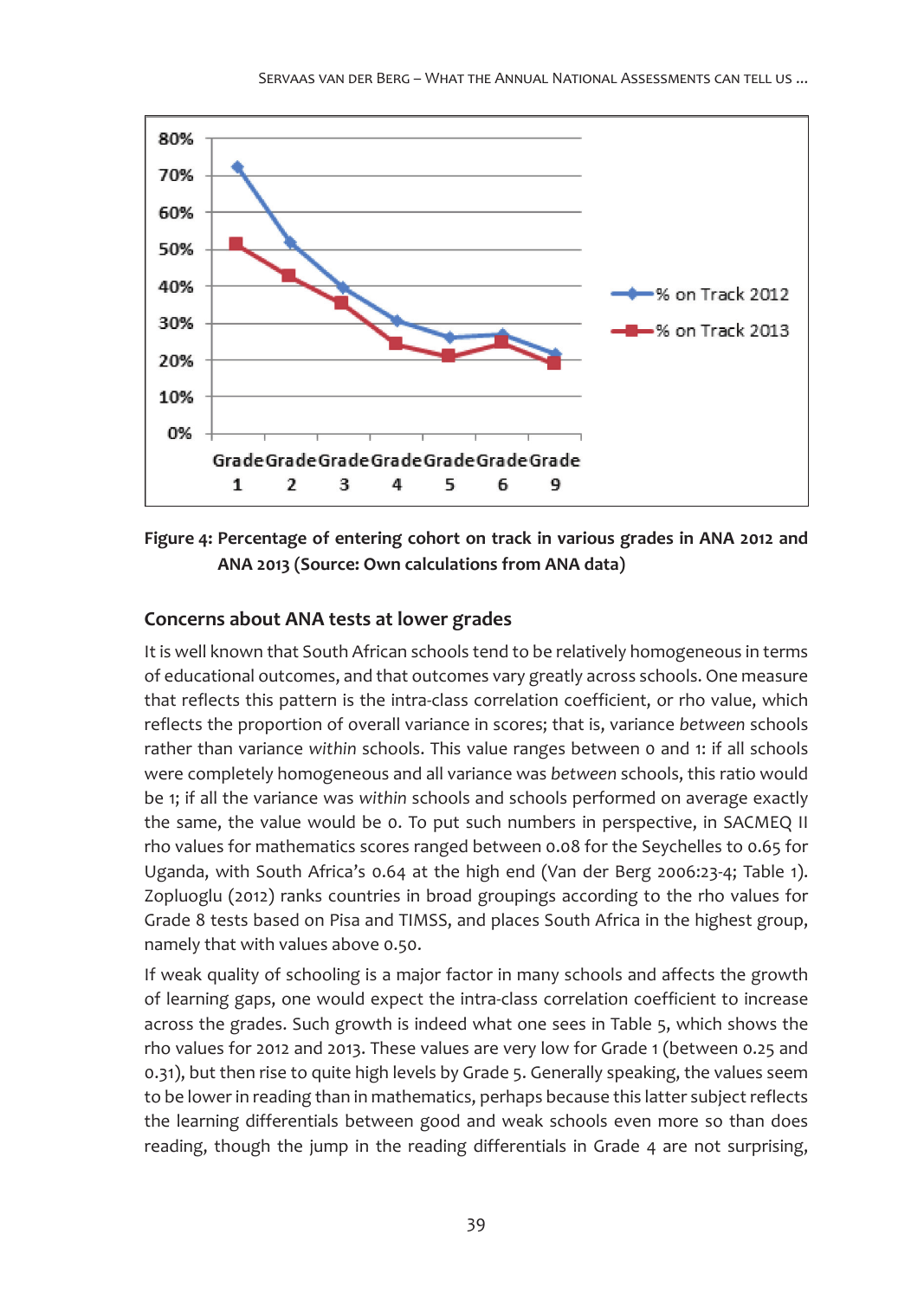given the changes in language of learning and teaching taking place in most schools at this level.

Yet it is possible that what the low intra-class correlation coefficients in Grade 1 – and to some extent also in Grade 2 – show are not caused by smaller learning gaps between schools, but by a test that is less able to differentiate at this level. One of the concerns about ANA is the quality of the tests, particularly in lower grades. Though some of these concerns relate to the use of these tests for diagnostic purposes and would not necessarily be equally important in distinguishing relative performance differentials as is done in this paper, it would be worrying if the test was not really able to differentiate between good and weak performance.

|         | <b>Mathematics 2012</b> | <b>Mathematics 2013</b> | Reading 2012 | Reading 2013 |
|---------|-------------------------|-------------------------|--------------|--------------|
| Grade 1 | 0.25                    | 0.28                    | 0.31         | 0.28         |
| Grade 2 | 0.38                    | 0.33                    | 0.30         | 0.29         |
| Grade 3 | 0.47                    | 0.41                    | 0.31         | 0.32         |
| Grade 4 | 0.53                    | 0.53                    | 0.60         | 0.40         |
| Grade 5 | 0.57                    | 0.55                    | 0.60         | 0.46         |
| Grade 6 | 0.56                    | 0.49                    | 0.56         | 0.42         |
| Grade 9 | 0.55                    | 0.54                    | 0.46         | 0.41         |

**Table 5: Intra-class correlation coefficients (rho values) for 2012 ANA scores for Mathematics and Reading (Source: Own calculations from ANA data)**

There is no way to tell from the information thus far provided whether the weak ability of the Grade 1 assessment to differentiate might be a particular concern; hence we turn to other ways of investigating this. One possibility is to track the same students across years to investigate their performance in two consecutive ANA tests for successive grades. Such tracking requires linking students in ANA across these grades. This linking first allows one to investigate whether those who failed Grade 1 performed significantly worse in ANA than those who passed. This is indeed the case, and a kernel density distribution of those who passed and those who failed shows two very distinct curves (not shown in this paper). Such dualism provides some support for the view that the ANA tests measure the same factors considered by teachers and schools when deciding to hold children back in Grade 1. Next, it is possible to consider the correlation between children's scores in Grade 1 and Grade 2, for those who could be matched and who passed Grade 1 in 2012. The second panel of Table 3 shows this correlation. Interestingly, the correlation is higher, though not substantially so, for mathematics (0.40) than for reading (0.26), with the Western Cape value, provided for comparison purposes, almost identical. However, these values rise considerably when we investigate progression from Grade 3 to Grade 4. This rise provides some evidence that the ANA measures in Grade 1 (and perhaps also Grade 2) should be used circumspectly, and will therefore also influence our interpretations of the findings from this research.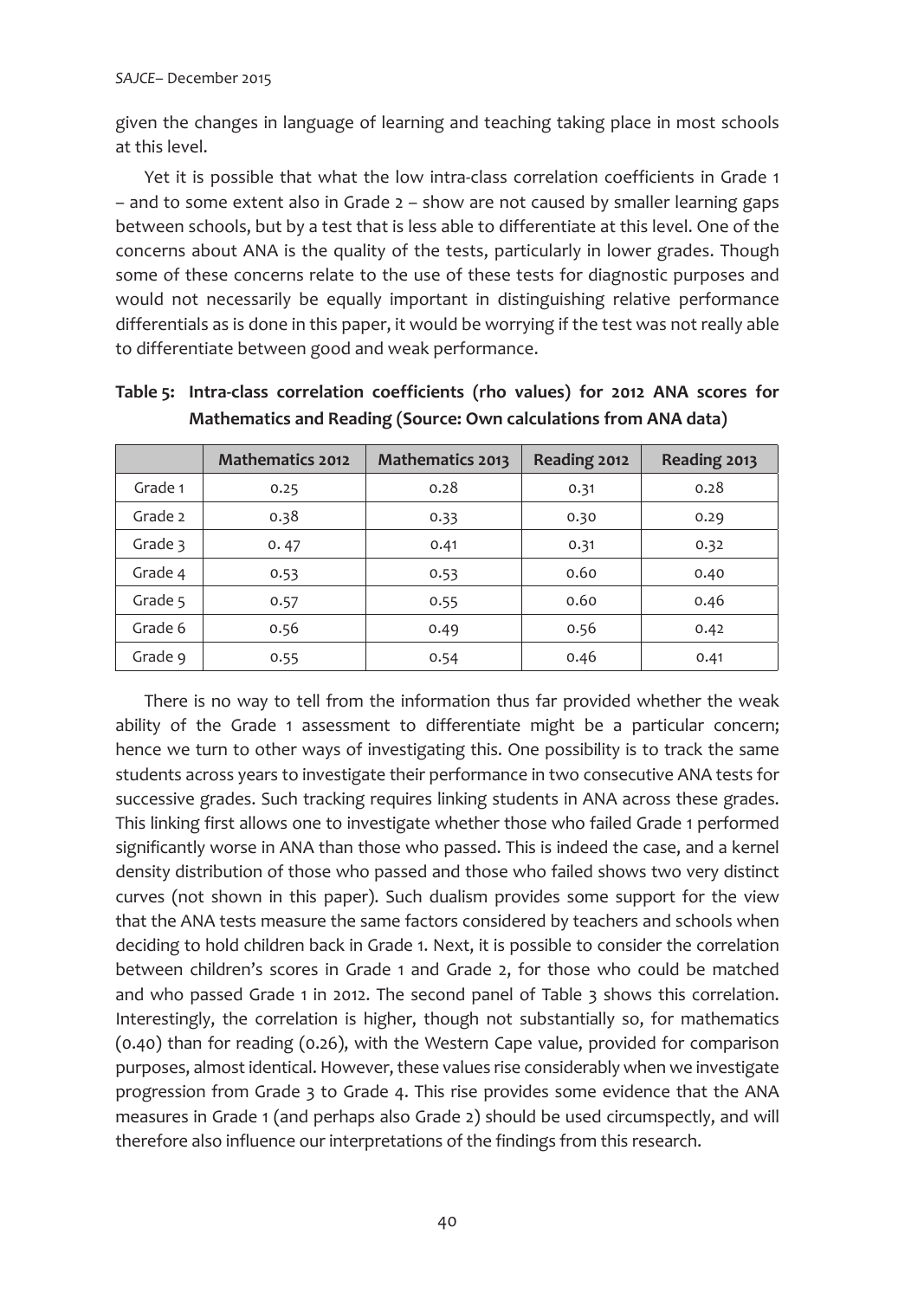From the data at our disposal it is not possible to ascertain whether the Grade 1 test results of 2013 were more closely correlated with subsequent performance in Grade 2 than that of the previous year. Thus it is not possible to tell whether the flatter graph in Figure 4 for 2013 also coincided with a better Grade 1 test. We have too little evidence to choose between the 2012 and 2013 on-track lines in Figure 4. It is possible, though, that the steeper one of the two, that for 2012, could be the result of inflating Grade 1 performance due to a test that differentiated too poorly between better and weaker performers, thus exaggerating the numbers on track in Grade 1 as well as the steepness of the drop in on-track proportions at higher grades.

The fact that the two graphs tend to converge towards the mid-primary school ages increases the confidence that the main phenomenon that we observe in the ANA data – small numbers on track at higher grades – is a reality.

## **Some tentative conclusions and policy implications**

The analysis of the ANA data confirms the findings of many international and indeed also domestic assessments which have been undertaken, namely that South African school children perform weakly in terms of cognitive outcomes. In particular, the ANA data have been used to show that the performance of children is already below an approximation of the low international benchmark of TIMSS as early as Grade 3 or Grade 4. The pattern across quintiles of students who are on track (above the low international benchmark and not overaged) is remarkably similar in shape, and similar in magnitude, to that of students who achieve a university exemption (Bachelor's pass) in Grade 12. This similarity provides suggestive evidence that for most students academic success in terms of passing matric well and potentially obtaining a university degree – and the benefits that such a degree confers in the labour market – is already largely unattainable by the time they reach the end of the Foundation Phase. Given weaknesses in the ANA as a measurement device in the earliest grades, it is not clear whether a large part of the learning deficit may already exist in the earliest grades, or whether it grows quickly in these early grades.

The policy message is simple and stark: for most children, learning deficits are already so substantial by the middle of primary school that many doors have already closed for them. Whilst efforts to ameliorate these deficits at higher levels are important and must continue for the sake of those who may still benefit from them, the greatest effort is required in the early school years, if not before. That is where the greatest policy challenge lies in terms of reducing the deficits that mainly children from poorer communities face in our schooling system. This holds true whether deficits arise from weak early instruction or simply because a disadvantaged home environment requires early remedial action. The conclusion that the emphasis should fall on the early grades is contrary to the conclusions drawn from the ANA results by policy makers, namely that weak test scores in mathematics in Grade 9 require major interventions mainly in that grade.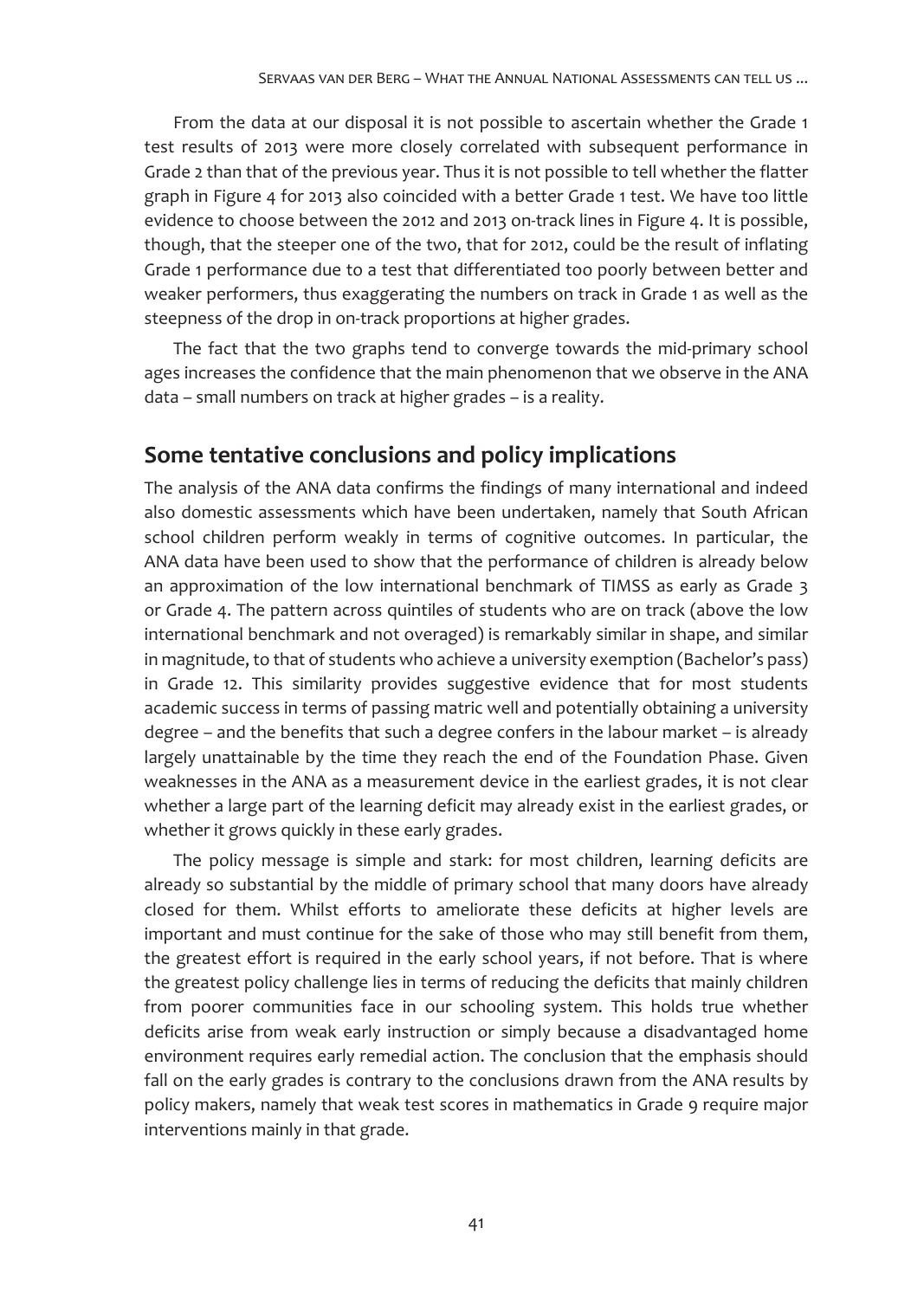What is also clearly required is better information on the performance and learning trajectories of young children. ANA has been successful in a number of ways – not least as a massive logistical exercise undertaken relatively successfully – and it is important to build on those successes and further develop ANA as a measuring instrument. However, another instrument is also needed, such as a panel survey of children in the Foundation Phase, with good retrospective questions about early childhood development and careful monitoring and assessment of learning outcomes, to track children's cognitive development during the first few years of school (and preferably even starting before children enter school). Such an instrument would offer greater insight into the roles of school and home during those crucial early years, something that ANA could only begin to suggest.

### **References**

- Feinstein, L. & Duckworth, K. 2006. *Development in the early years: Its importance for school performance and adult outcomes.* Wider Benefits of Learning Research Report 20. London, UK: Institute of Education.
- Figlio, D.N. 2003. *Testing, crime and punishment*. University of Florida and the National Bureau of Economic Research (NBER). Retrieved from http://bear.warrington.ufl. edu/figlio/crime.pdf (accessed 1 January 2014).
- Hoadley, U. & Muller, J. 2014. *Testing, testing: Investigating the epistemic potential of systemic tests*. Mimeograph. Cape Town: University of Cape Town.
- HSRC (Human Sciences Research Council). 2014. *Towards equity and excellence: Highlights from TIMSS 2011: The South African perspective*. Pretoria: HSRC
- Reddy, V., Zuze, T.L., Visser, M., Winnaar, L., Juan, A., Prinsloo, C.H., Arends, F. & Rogers, S. 2015. *Beyond benchmarks: What twenty years of TIMSS data tell us about South African education*. Pretoria: HSRC
- Reeves, C. 2005. The effect of 'Opportunity to Learn' and classroom pedagogy on mathematics achievement in schools serving low socio-economic status communities in the Cape Peninsula. Unpublished PhD thesis. Cape Town: University of Cape Town.
- RSA DBE (Republic of South Africa. Department of Basic Education)*.* 2014*. Annual National Assessment 2014: Report on the ANA of 2013.* Pretoria: Department of Basic Education.
- RSA DBE*.* 2015*. South African Schools Act, 1996 (Act No 84 of 1996): Amended National Norms and Standards for school funding*. Government Notice 17/2015, 16 January. Retrieved from http://www.gov.za/sites/www.gov.za/files/38397\_gon17.pdf (accessed 15 November 2015).
- Schollar, E. 2015. The Primary Mathematics Research Project: 2004-2012. An evidencebased programme of research into understanding and improving the outcomes of mathematical education in South African primary schools. Unpublished PhD Thesis. Cape Town: University of Cape Town.